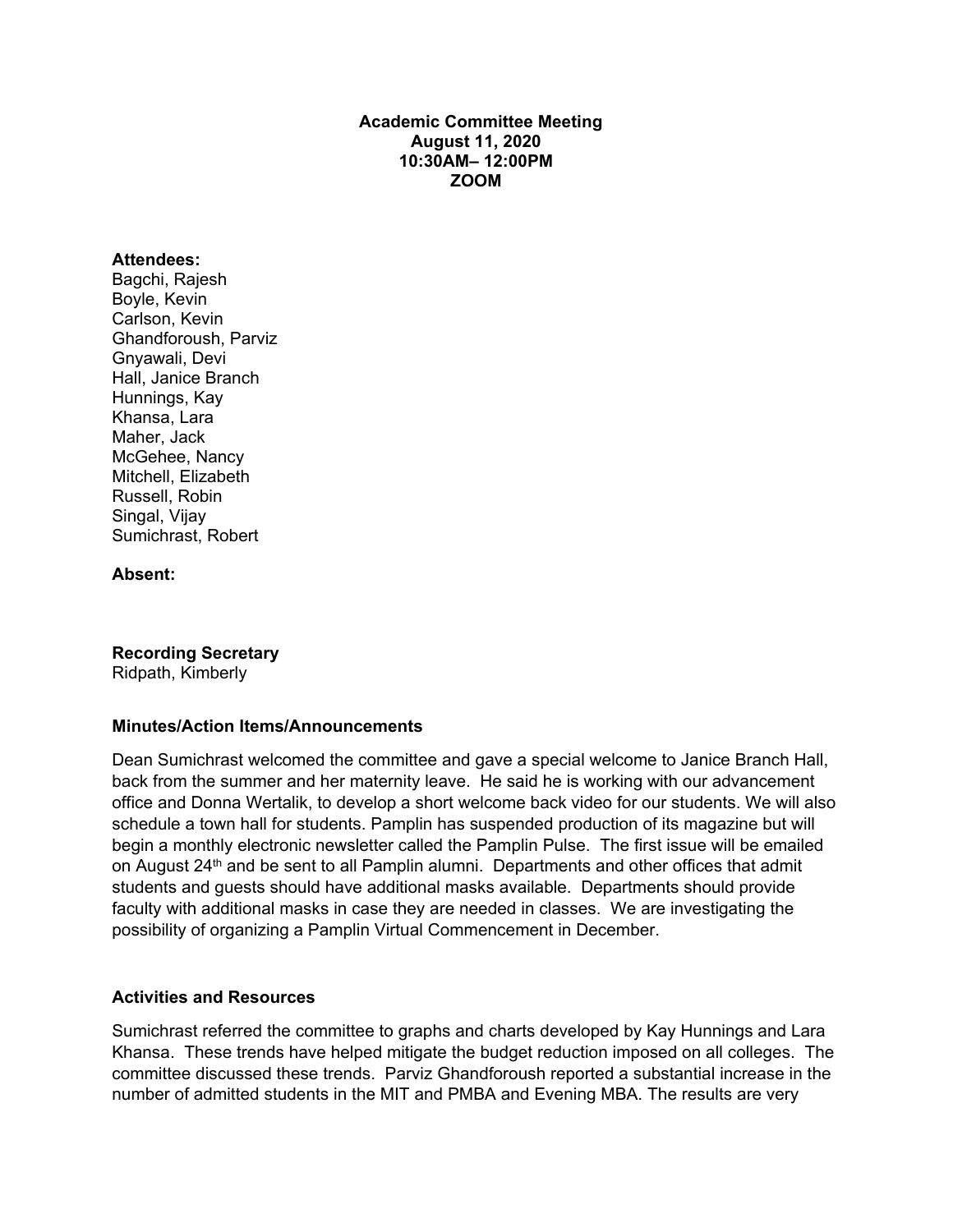encouraging and will help Pamplin's resource base in the coming year. Ghandforoush noted that enrollments in the MIT and Evening MBA can change significantly into the first few days of classes.

# **Budget changes**

Sumichrast said the average reduction among all colleges was 5%, compared with last year. The actual situation for Pamplin is more complicated. Its University-supplied budget (PIBB) was reduced less than 5%, compared to last year. However, the reduction compared to planned spending was close to 8% or \$3.8 M. The state and then university will reassess available revenue and update Pamplin's budget—probably late in September. For several reasons, Pamplin's budget for FY2021 is very uncertain.

Sumichrast said that department heads had requested a list of the specific budget reductions that would be implemented this year and in the future. He referred the committee to a table prepared by Kay Hunnings. Hunnings described savings due to reassignments after resignations and retirements. She explained that some of the retirements are expected to occur after the current year. The committee discussed possible reductions in funding for graduate students. Pamplin will use all resources from the graduate school to fund graduate students and at this time, we expect funding to be similar in FY 2022 but as with other aspects of the budget, this is subject to change by the Graduate School. The committee discussed the planned changes. Summer grants will be provided to new faculty members beginning with the first summer after a faculty member joins, that is, between their first and second academic years. If desired, department heads can request early payment of that summer grant in the summer before a faculty member officially joins. In such cases of early payment, the faculty member will not receive a summer grant between their first and second academic years.

# **Allocation questions and suggestions**

Kevin Carlson provided an overview of the assignment for PhD and Master students. Sumichrast noted that the college intentionally prioritized funding for PhD students. He asked if departments would prefer to alter that decision. The consensus was to continue to prioritize doctoral students. There was discussion about how allocations were made to departments which may continue at a future meeting.

Kevin Carlson provided a brief overview of the status of the Engage Undergrad TA Program. The committee discussed the allocation and funding. Some departments are providing additional resources to access a larger number of TA's. Sumichrast said we will look at this allocation model as a trial and will use the experiences this year and consider a revision for the next year.

Pamplin allocates faculty to departments and programs using judgement informed by data. Generally, departments producing more student credit hours, having more majors and to a smaller extent, producing more elite research receive more positions. It referred the committee to the ratio of SCH per faculty member and the ratio of majors per faculty member. Departments with relatively high ratios are more likely to receive additional faculty. The committee briefly discussed using weighted student credit hours instead of SCH. Hunnings will